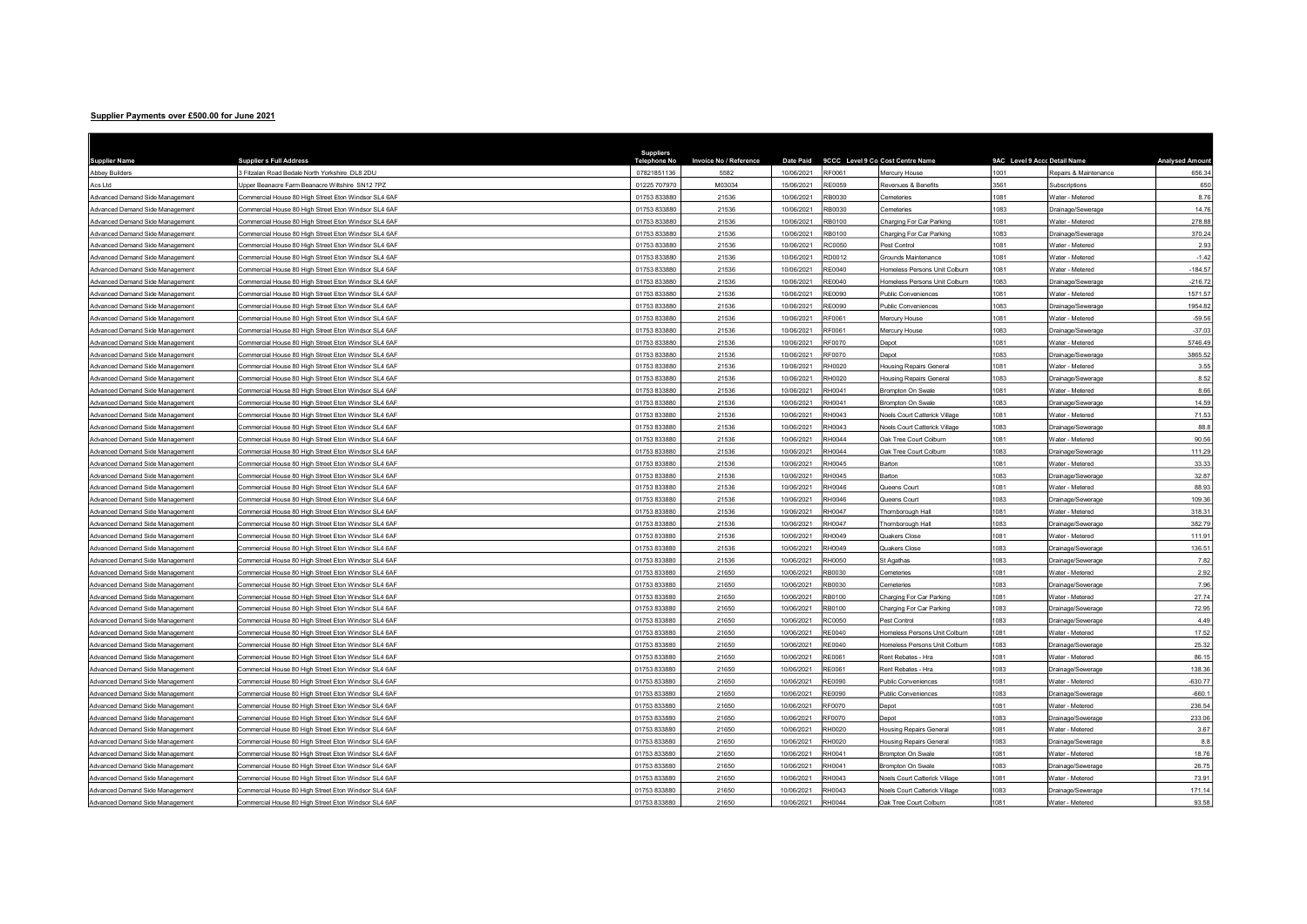| <b>Supplier Name</b>                                 | <b>Supplier s Full Address</b>                                                                                         | <b>Suppliers</b><br>ne No | Invoice No / Reference | <b>Date Paid</b>         | 9CCC Level 9 Co Cost Centre Name |                                                | 9AC Level 9 Accc Detail Name |                                            | <b>Analysed Amour</b> |
|------------------------------------------------------|------------------------------------------------------------------------------------------------------------------------|---------------------------|------------------------|--------------------------|----------------------------------|------------------------------------------------|------------------------------|--------------------------------------------|-----------------------|
| Advanced Demand Side Management                      | Commercial House 80 High Street Eton Windsor SL4 6AF                                                                   | 01753 833880              | 21650                  | 10/06/2021               | RH0044                           | Oak Tree Court Colburn                         | 1083                         | Drainage/Sewerage                          | 215.51                |
| Advanced Demand Side Management                      | Commercial House 80 High Street Eton Windsor SL4 6AF                                                                   | 01753 833880              | 21650                  | 10/06/2021               | RH0045                           | Barton                                         | 1081                         | Water - Metered                            | 24.82                 |
| Advanced Demand Side Management                      | Commercial House 80 High Street Eton Windsor SL4 6AF                                                                   | 01753 833880              | 21650                  | 10/06/2021               | RH0045                           | Barton                                         | 1083                         | Drainage/Sewerage                          | 26.68                 |
| Advanced Demand Side Management                      | Commercial House 80 High Street Eton Windsor SL4 6AF                                                                   | 01753 833880              | 21650                  | 10/06/2021               | RH0046                           | Queens Court                                   | 1081                         | Water - Metered                            | 91.91                 |
| Advanced Demand Side Management                      | Commercial House 80 High Street Eton Windsor SL4 6AF                                                                   | 01753 83388               | 21650                  | 10/06/2021               | RH0046                           | Queens Court                                   | 1083                         | Drainage/Sewerage                          | 211.                  |
| Advanced Demand Side Management                      | Commercial House 80 High Street Eton Windsor SL4 6AF                                                                   | 01753 833880              | 21650                  | 10/06/2021               | RH0047                           | Thornborough Hall                              | 1081                         | Water - Metered                            | 178.1                 |
| Advanced Demand Side Management                      | Commercial House 80 High Street Eton Windsor SL4 6AF                                                                   | 01753 833880              | 21650                  | 10/06/2021               | RH0047                           | Thornborough Hall                              | 1083                         | Drainage/Sewerage                          | 216.2                 |
| Advanced Demand Side Management                      | Commercial House 80 High Street Eton Windsor SL4 6AF                                                                   | 01753 833880              | 21650                  | 10/06/2021               | RH0049                           | Quakers Close                                  | 1081                         | Water - Metered                            | 115.64                |
| Advanced Demand Side Management                      | Commercial House 80 High Street Eton Windsor SL4 6AF                                                                   | 01753 833880              | 21650                  | 10/06/2021               | RH0049                           | Quakers Close                                  | 1083                         | Drainage/Sewerage                          | 265.26                |
| Akw Medicare Ltd                                     | Pointon Way Hampton Lovett Droitwich Spa Worcs WR9 OLR                                                                 | 01905 82329               | 121349                 | 24/06/2021               | RZ0216                           | Central Stores                                 | Z102                         | Purchases                                  | 590.4                 |
| Align Property Partners                              | Morgan House Mount View Standard Way Northallerton DL6 2YD                                                             | 01609 797384              | AP0000000998           | 29/06/2021               | RZ6701                           | <b>Disabled Facilities Grants</b>              | Z450                         | Capital Grants                             | 1969.62               |
| Allan Richardson                                     | 0 Richmond Road Skeeby Richmond North Yorkshire DL10 5DS                                                               | 01748 823557              | 6158                   | 08/06/2021               | RT0000                           | Transport                                      | 2002                         | Repairs & Maintenance-Vehicles             | 754.96                |
| Allerton Damp Proofing Ltd                           | The Old Police Station 9 Weeland Road Knottingley WF11 8AQ                                                             | 01977 512920              | <b>INV-10608</b>       | 15/06/2021               | RH0020                           | Housing Repairs General                        | 3179                         | <b>External Contractors</b>                | 3379                  |
| Amc-It Solutions Ltd T/A Amc It                      | Weekley Wood Close Kettering Northants NN14 1UQ                                                                        | 01536 513679              | 247884                 | 08/06/2021               | RF0169                           | Technology Services                            | 3391                         | Desktops                                   | 1392.85               |
| Amc-It Solutions Ltd T/A Amc It                      | Weekley Wood Close Kettering Northants NN14 1UQ                                                                        | 01536 513679              | 248439                 | 15/06/2021               | RH0004                           | Hra Supervision & Management                   | 3307                         | Telephones - Mobile                        | 987                   |
| Arco Ltd                                             | Po Box 21 Head Office Waverley Street Hull HU1 2SJ                                                                     | 01642 625806              | 941296753              | 15/06/2021               | RB0080                           | Household Waste Collection                     | 3031                         | Clothing & Uniforms                        | 754.29                |
| Badenoch & Clark                                     | Finance Shared Service Centre Unit 3010 The Pavilions The Crescent, Solihull Parkway Birmingham Business Park BN37 7YE | 0113 487 0174             | <b>RL5773</b>          | 03/06/2021               | <b>RE0059</b>                    | Revenues & Benefits                            | 0007                         | Agency & Contracted Staff                  | 803.25                |
| Badenoch & Clark                                     | inance Shared Service Centre Unit 3010 The Pavilions The Crescent, Solihull Parkway Birmingham Business Park BN37 7YE  | 0113 487 0174             | RM6444                 | 08/06/2021               | RE0059                           | Revenues & Benefits                            | 0007                         | Agency & Contracted Staff                  | 599.2                 |
| Banner Group Ltd                                     | Jewland House Tuscany Park Normanton West Yorkshire WF6 2TZ                                                            |                           | 6816575                | 21/06/2021               | RB0089                           | Waste & Street Scene Section                   | 3052                         | Stationery                                 | 126.37                |
| Banner Group Ltd                                     | lewland House Tuscany Park Normanton West Yorkshire WF6 2TZ                                                            |                           | 6816575                | 21/06/2021               | RF0092                           | Printina                                       | 3057                         | Paper                                      | 245.2                 |
| Banner Group Ltd                                     | lewland House Tuscany Park Normanton West Yorkshire WF6 2TZ                                                            |                           | 6816575                | 21/06/2021               | RF0099                           | <b>Business Support</b>                        | 3052                         | Stationery                                 | 135.85                |
| Banner Group Ltd                                     | Jewland House Tuscany Park Normanton West Yorkshire WF6 2TZ                                                            |                           | 6816575                | 21/06/2021               | RH0029                           | Maintenance & Improvement                      | 3052                         | Stationery                                 | 40.94                 |
| Banner Group Ltd                                     | lewland House Tuscany Park Normanton West Yorkshire WF6 2TZ                                                            |                           | 6816575                | 21/06/2021               | RH0046                           | Queens Court                                   | 3056                         | <b>Printer Cartridges</b>                  | 144.21                |
| Campbell Tickell                                     | 1 The Crescent London NW2 6HA                                                                                          |                           | 21/14790               | 15/06/2021               | RF0112                           | Miscellaneous Finance                          | 3124                         | <b>Consultancy Fees</b>                    | 3500                  |
| Certas Energy Uk Ltd T/A Carlton Fuels               | 02 Bridgewater Place Brichwood Park Warrington Cheshire WA3 6XG                                                        |                           | 5681740                | 15/06/2021               | <b>RB0080</b>                    | Household Waste Collection                     | 3001                         | Equipment Purchase                         | 600                   |
| Certas Energy Uk Ltd T/A Carlton Fuels               | 302 Bridgewater Place Brichwood Park Warrington Cheshire WA3 6XG                                                       |                           | 5728481                | 15/06/2021               | RH0049                           | Quakers Close                                  | 1053                         |                                            | 1897.35               |
| Certas Energy Uk Ltd T/A Carlton Fuels               | 02 Bridgewater Place Brichwood Park Warrington Cheshire WA3 6XG                                                        |                           | 5772101                | 15/06/2021               | RZ0218                           | Ops Richmondshire Diesel                       | Z102                         | Purchases                                  | 5002.92               |
| Certas Energy Uk Ltd T/A Carlton Fuels               | 802 Bridgewater Place Brichwood Park Warrington Cheshire WA3 6XG                                                       |                           | 5798463                | 08/06/2021               | RZ0218                           | Ops Richmondshire Diesel                       | Z <sub>102</sub>             | Purchases                                  | 5009                  |
| Citizens Advice Mid-North Yorkshire                  | 23 Newbiggin Richmond North Yorkshire DL10 4DX                                                                         | 01748 823862              | R003/2021-22           | 03/06/2021               | RA0040                           | Funding                                        | 3538                         | Citizen'S Advice Bureau                    | 5000                  |
| City Of York Council                                 | <b>Nest Offices Station Rise York Y01 6GA</b>                                                                          | 01904 554500              | 9103465695             | 10/06/2021               | RE0012                           | <b>Housing Enabling</b>                        | 3396                         | Direct Computer Costs                      | 2500                  |
| Civica Uk Ltd                                        | Castlegate House Castlegate Drive Dudley West Midlands DY1 4TD                                                         | 01384 453400              | C/PY219245             | 21/06/2021               | RF0113                           | Finance Section                                | 3396<br>2002                 | <b>Direct Computer Costs</b>               | 735                   |
| C J Tennant Engineering Ltd                          | 31 Racecourse Road Gallowfields Trading Estate Richmond North Yorkshire DL10 4SU                                       |                           | 18944                  | 15/06/2021               | RT0000                           | Transport                                      | 3389                         | Repairs & Maintenance-Vehicles             | 560                   |
| Craig Hopson<br>Daisy Corporate Services Trading Ltd | 3 Barnaby Crescent Eston Middlesbrough TS6 9HT<br>indred House Lindred Road Business Park Nelson Lancashire BB9 5SR    | 07739560746               | 100-130<br>10883125    | 21/06/2021<br>24/06/2021 | RF0179<br>RB0059                 | Communications<br>Environmental Health Section | 3305                         | Communications<br>Telephones - Fax Machine | 720<br>23.5           |
| Daisy Corporate Services Trading Ltd                 | indred House Lindred Road Business Park Nelson Lancashire BB9 5SF                                                      |                           | 10883125               | 24/06/2021               | RB0089                           | Waste & Street Scene Section                   | 3302                         | Telephones - Office                        | 32.41                 |
| Daisy Corporate Services Trading Ltd                 | indred House Lindred Road Business Park Nelson Lancashire BB9 5SR                                                      |                           | 10883125               | 24/06/2021               | RD0010                           | Parks & Open Spaces                            | 3312                         | <b>Emergency Telephones</b>                | 36.38                 |
| Daisy Corporate Services Trading Ltd                 | indred House Lindred Road Business Park Nelson Lancashire BB9 5SR                                                      |                           | 10883125               | 24/06/2021               | <b>RE0030</b>                    | ifeline                                        | 3302                         | Telephones - Office                        | 166.8                 |
| Daisy Corporate Services Trading Ltd                 | indred House Lindred Road Business Park Nelson Lancashire BB9 5SR                                                      |                           | 10883125               | 24/06/2021               | RE0040                           | Homeless Persons Unit Colburn                  | 3302                         | Telephones - Office                        | 37.25                 |
| Daisy Corporate Services Trading Ltd                 | indred House Lindred Road Business Park Nelson Lancashire BB9 5SR                                                      |                           | 10883125               | 24/06/2021               | RF0061                           | Mercury House                                  | 3302                         | Telephones - Office                        | 43.92                 |
| Daisy Corporate Services Trading Ltd                 | indred House Lindred Road Business Park Nelson Lancashire BB9 5SR                                                      |                           | 10883125               | 24/06/2021               | <b>RF0070</b>                    | Depot                                          | 3308                         | Telephones - Security Alarm                | 29.2                  |
| Daisy Corporate Services Trading Ltd                 | indred House Lindred Road Business Park Nelson Lancashire BB9 5SR                                                      |                           | 10883125               | 24/06/2021               | RH0004                           | Hra Supervision & Management                   | 3304                         | Telephones - Coin Box                      | 14.64                 |
| Daisy Corporate Services Trading Ltd                 | indred House Lindred Road Business Park Nelson Lancashire BB9 5SR                                                      |                           | 10883125               | 24/06/2021               | RH0041                           | Brompton On Swale                              | 3302                         | Telephones - Office                        | 17.32                 |
| Daisy Corporate Services Trading Ltd                 | indred House Lindred Road Business Park Nelson Lancashire BB9 5SR                                                      |                           | 10883125               | 24/06/2021               | <b>RH0044</b>                    | Oak Tree Court Colburn                         | 3302                         | Telephones - Office                        | 29.28                 |
| Daisy Corporate Services Trading Ltd                 | indred House Lindred Road Business Park Nelson Lancashire BB9 5SR                                                      |                           | 10883125               | 24/06/2021               | RH0046                           | Queens Court                                   | 3302                         | Telephones - Office                        | 14.64                 |
| Daisy Corporate Services Trading Ltd                 | indred House Lindred Road Business Park Nelson Lancashire BB9 5SR                                                      |                           | 10883125               | 24/06/2021               | RH0046                           | Queens Court                                   | 3303                         | Telephones - Private                       | 14.64                 |
| Daisy Corporate Services Trading Ltd                 | indred House Lindred Road Business Park Nelson Lancashire BB9 5SR                                                      |                           | 10883125               | 24/06/2021               | RH0047                           | Thomborough Hall                               | 3302                         | Telephones - Office                        | 31.24                 |
| Daisy Corporate Services Trading Ltd                 | indred House Lindred Road Business Park Nelson Lancashire BB9 5SR                                                      |                           | 10883125               | 24/06/2021               | RH0049                           | Quakers Close                                  | 3302                         | Telephones - Office                        | 33.8                  |
| Dennis Eagle Ltd                                     | leathcote Way Heathcote Industrial Estate Warwick CV34 6TE                                                             | 01926 458500              | 412672                 | 24/06/2021               | RT0000                           | Transport                                      | 2002                         | Repairs & Maintenance-Vehicles             | 689.7                 |
| Dennis Eagle Ltd                                     | leathcote Way Heathcote Industrial Estate Warwick CV34 6TE                                                             | 01926 458500              | 412677                 | 24/06/2021               | RT0000                           | Transport                                      | 2002                         | Repairs & Maintenance-Vehicles             | 794.81                |
| Dennis Eagle Ltd                                     | leathcote Way Heathcote Industrial Estate Warwick CV34 6TE                                                             | 01926 458500              | 412678                 | 24/06/2021               | RT0000                           | Transport                                      | 2002                         | Repairs & Maintenance-Vehicles             | 773.0                 |
| Dennis Eagle Ltd                                     | leathcote Way Heathcote Industrial Estate Warwick CV34 6TE                                                             | 01926 458500              | 412680                 | 24/06/2021               | RT0000                           | Transport                                      | 2002                         | Repairs & Maintenance-Vehicles             | 1259.1                |
| Dennis Eagle Ltd                                     | leathcote Way Heathcote Industrial Estate Warwick CV34 6TE                                                             | 01926 458500              | 412681                 | 24/06/2021               | RT0000                           | Transport                                      | 2002                         | Repairs & Maintenance-Vehicles             | 874.33                |
| Dennis Eagle Ltd                                     | leathcote Way Heathcote Industrial Estate Warwick CV34 6TE                                                             | 01926 458500              | 412682                 | 24/06/2021               | RT0000                           | Transport                                      | 2002                         | Repairs & Maintenance-Vehicles             | 1120.                 |
| D J Tucker Property Services Ltd                     | Init 4 Zetland Buildings Longbeck Trading Estate Marske By The Sea Redcar TS11 6HB                                     | 01642 471369              | 932                    | 17/06/2021               | RZ6701                           | Disabled Facilities Grants                     | Z450                         | Capital Grants                             | 4156                  |
| D J Tucker Property Services Ltd                     | Jnit 4 Zetland Buildings Longbeck Trading Estate Marske By The Sea Redcar TS11 6HB                                     | 01642 471369              | 933                    | 17/06/2021               | RZ6701                           | <b>Disabled Facilities Grants</b>              | Z450                         | Capital Grants                             | 6245                  |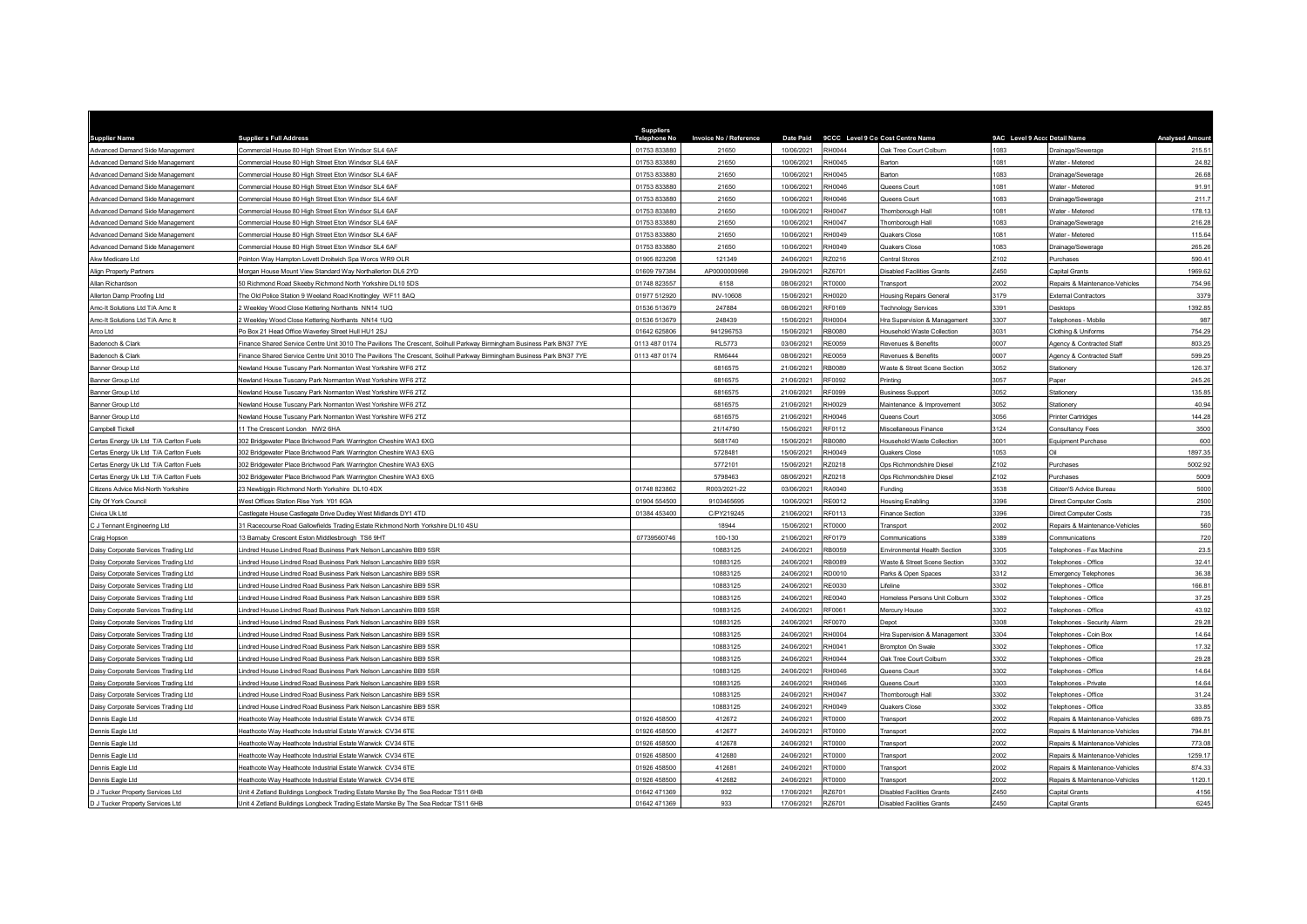| <b>Supplier Name</b>                                               | <b>Supplier s Full Address</b>                                                                                   | <b>Suppliers</b><br>Telephone No | Invoice No / Reference   | <b>Date Paid</b>         |                  | 9CCC Level 9 Co Cost Centre Name                 | 9AC Level 9 Accc Detail Name |                                                        | <b>Analysed Amoun</b> |
|--------------------------------------------------------------------|------------------------------------------------------------------------------------------------------------------|----------------------------------|--------------------------|--------------------------|------------------|--------------------------------------------------|------------------------------|--------------------------------------------------------|-----------------------|
| D J Tucker Property Services Ltd                                   | Jnit 4 Zetland Buildings Longbeck Trading Estate Marske By The Sea Redcar TS11 6HB                               | 01642 47136                      | 934                      | 08/06/2021               | RZ6603           | Adaptations                                      | Z036                         | Contract Payments                                      | 423                   |
| D J Tucker Property Services Ltd                                   | Jnit 4 Zetland Buildings Longbeck Trading Estate Marske By The Sea Redcar TS11 6HB                               | 01642 471369                     | 942                      | 29/06/2021               | RZ6701           | <b>Disabled Facilities Grants</b>                | Z450                         | Capital Grants                                         | 4474                  |
| Dyson Energy Services Ltd                                          | <b>Oyson House Armyrage Road Brighouse HD6 1PT</b>                                                               | 01484 40607                      | RIC0149174               | 29/06/2021               | RZ6605           | New Kitchen                                      | Z036                         | Contract Payments                                      | 3715.2                |
| Eastern Shires Purchasing Organisation                             | amsdale Way Grove Park Enderby Leicester LE19 1ES                                                                | 0116 265 7884                    | G1169681                 | 10/06/2021               | RB0030           | Cemeteries                                       | 1051                         | Gas                                                    | 67.31                 |
| Eastern Shires Purchasing Organisation                             | amsdale Way Grove Park Enderby Leicester LE19 1ES                                                                | 0116 265 7884                    | G1169681                 | 10/06/2021               | RE0040           | Homeless Persons Unit Colburn                    | 1051                         | Gas                                                    | 162.34                |
| Eastern Shires Purchasing Organisation                             | arnsdale Way Grove Park Enderby Leicester LE19 1ES                                                               | 0116 265 7884                    | G1169681                 | 10/06/2021               | RF0061           | Mercury House                                    | 1051                         | Gas                                                    | 554.0                 |
| Eastern Shires Purchasing Organisation                             | arnsdale Way Grove Park Enderby Leicester LE19 1ES                                                               | 0116 265 7884                    | G1169681                 | 10/06/2021               | RF0070           | Depot                                            | 1051                         | Gas                                                    | 512.19                |
| Eastern Shires Purchasing Organisation                             | lamsdale Way Grove Park Enderby Leicester LE19 1ES                                                               | 0116 265 7884                    | G1169681                 | 10/06/2021               | RH0040           | Welfare General                                  | 1051                         | Gas                                                    | 62.04                 |
| Eastern Shires Purchasing Organisation                             | Barnsdale Way Grove Park Enderby Leicester LE19 1ES                                                              | 0116 265 7884                    | G1169681                 | 10/06/2021               | RH0041           | Brompton On Swale                                | 1051                         | Gas                                                    | 66.3                  |
| Eastern Shires Purchasing Organisation                             | arnsdale Way Grove Park Enderby Leicester LE19 1ES                                                               | 0116 265 7884                    | G1169681                 | 10/06/2021               | RH0043           | Noels Court Catterick Village                    | 1051                         | Gas                                                    | 454.07                |
| Eastern Shires Purchasing Organisation                             | larnsdale Way Grove Park Enderby Leicester LE19 1ES                                                              | 0116 265 7884                    | G1169681                 | 10/06/2021               | RH0044           | Oak Tree Court Colburr                           | 1051                         | Gas                                                    | 709.0                 |
| Eastern Shires Purchasing Organisation                             | Barnsdale Way Grove Park Enderby Leicester LE19 1ES                                                              | 0116 265 7884                    | G1169681                 | 10/06/2021               | RH0046           | Queens Court                                     | 1051                         | Gas                                                    | 805.62                |
| Eastern Shires Purchasing Organisation                             | arnsdale Way Grove Park Enderby Leicester LE19 1ES                                                               | 0116 265 7884                    | G1169681                 | 10/06/2021               | RH0047           | Thomborough Hall                                 | 1051                         | Gas                                                    | 561.87                |
| Ernst & Young Lip                                                  | More London Place London SE1 2AF                                                                                 | 020 7951 2000                    | GB01G000201686           | 10/06/2021               | RF0021           | Audit Fees                                       | 3618                         | Audit Inspection Fee                                   | 29734                 |
| F B Building Contractors Ltd                                       | B House Northgate Guisborough Redcar & Cleveland TS14 6JU                                                        | 01287 652240                     | 100046                   | 17/06/2021               | RZ6701           | Disabled Facilities Grants                       | Z450                         | Capital Grants                                         | 4740                  |
| F B Building Contractors Ltd                                       | B House Northgate Guisborough Redcar & Cleveland TS14 6JU                                                        | 01287 652240                     | 100056                   | 17/06/2021               | RZ6603           | Adaptations                                      | Z036                         | <b>Contract Payments</b>                               | 4600                  |
| F B Building Contractors Ltd                                       | B House Northgate Guisborough Redcar & Cleveland TS14 6JU                                                        | 01287 652240                     | 100059                   | 29/06/2021               | RZ6603           | Adaptations                                      | Z036                         | <b>Contract Payments</b>                               | 4995                  |
| F B Building Contractors Ltd                                       | B House Northgate Guisborough Redcar & Cleveland TS14 6JU                                                        | 01287 652240                     | 20/00035/DFGP            | 17/06/2021               | RZ6701           | <b>Disabled Facilities Grants</b>                | Z450                         | Capital Grants                                         | 4890                  |
| Freight Transport Association Ltd                                  | Hermes House St John'S Road Tunbridge Wells Kent TN4 9UZ                                                         | 01892 526171                     | 300301048                | 03/06/2021               | RT0000           | Transport                                        | 2020                         | Vehicle Consumables                                    | 1073                  |
| Full Stop Fitness                                                  | Van Rutherford 7 Birch Close Scotton Catterick Garrison DL9 3RG                                                  | 07964372625                      | FSF0030                  | 03/06/2021               | RD0001           | Healthy Horizons                                 | 3124                         | <b>Consultancy Fees</b>                                | 1088.2                |
| <b>G2 Recruitment Solutions</b>                                    | nd Floor Holborn Hall 100 Grays Inn Road London WC1X 8AL                                                         | 01179689000                      | 83328                    | 10/06/2021               | RE0041           | Homelessness Prevention                          | 0007                         | Agency & Contracted Staff                              | 1385.5                |
| <b>G2 Recruitment Solutions</b>                                    | Ind Floor Holborn Hall 100 Grays Inn Road London WC1X 8AL                                                        | 01179689000                      | 83329                    | 10/06/2021               | RE0041           | Homelessness Prevention                          | 0007                         | Agency & Contracted Staff                              | 1410.75               |
| <b>G2 Recruitment Solutions</b>                                    | nd Floor Holborn Hall 100 Grays Inn Road London WC1X 8AL                                                         | 01179689000                      | 83330                    | 10/06/2021               | RE0041           | Homelessness Prevention                          | 0007                         | Agency & Contracted Staff                              | 1234.                 |
| <b>G2 Recruitment Solutions</b>                                    | nd Floor Holborn Hall 100 Grays Inn Road London WC1X 8AL                                                         | 01179689000                      | 83356                    | 10/06/2021               | RE0041           | Homelessness Prevention                          | 0007                         | Agency & Contracted Staff                              | 2411.66               |
| <b>G2 Recruitment Solutions</b>                                    | 2nd Floor Holborn Hall 100 Grays Inn Road London WC1X 8AL                                                        | 01179689000                      | 83357                    | 10/06/2021               | RE0041           | Homelessness Prevention                          | 0007                         | Agency & Contracted Staff                              | 2641.02               |
| <b>G2 Recruitment Solutions</b>                                    | nd Floor Holborn Hall 100 Grays Inn Road London WC1X 8AL                                                         | 01179689000                      | 83662                    | 08/06/2021               | RE0041           | <b>Homelessness Prevention</b>                   | 0007                         | Agency & Contracted Staff                              | 1402.5                |
| <b>G2 Recruitment Solutions</b>                                    | nd Floor Holborn Hall 100 Grays Inn Road London WC1X 8AL                                                         | 01179689000                      | 83663                    | 08/06/2021               | RE0041           | Homelessness Prevention                          | 0007                         | Agency & Contracted Staff                              | 1410.7                |
| <b>G2 Recruitment Solutions</b>                                    | Ind Floor Holborn Hall 100 Grays Inn Road London WC1X 8AL                                                        | 01179689000                      | 83664                    | 08/06/2021               | RB0059           | Environmental Health Section                     | 0007                         | Agency & Contracted Staf                               | 2786.54               |
| <b>G2 Recruitment Solutions</b>                                    | 2nd Floor Holborn Hall 100 Grays Inn Road London WC1X 8AL                                                        | 01179689000                      | 83665                    | 08/06/2021               | RE0041           | Homelessness Prevention                          | 0007                         | Agency & Contracted Staff                              | 1314.88               |
| <b>G2 Recruitment Solutions</b>                                    | Ind Floor Holborn Hall 100 Gravs Inn Road London WC1X 8AL                                                        | 01179689000                      | 83967                    | 10/06/2021               | RE0041           | <b>Homelessness Prevention</b>                   | 0007                         | Agency & Contracted Staff                              | 1139                  |
| <b>G2 Recruitment Solutions</b>                                    | nd Floor Holborn Hall 100 Grays Inn Road London WC1X 8AL                                                         | 01179689000                      | 83968                    | 10/06/2021               | RE0041           | <b>Homelessness Prevention</b>                   | 0007                         | Agency & Contracted Staff                              | 1155                  |
| <b>G2 Recruitment Solutions</b>                                    | nd Floor Holborn Hall 100 Grays Inn Road London WC1X 8AL                                                         | 01179689000                      | 83969                    | 10/06/2021               | RE0041           | Homelessness Prevention                          | 0007                         | Agency & Contracted Staff                              | 1109.1                |
| <b>G2 Recruitment Solutions</b>                                    | nd Floor Holborn Hall 100 Grays Inn Road London WC1X 8AI                                                         | 01179689000                      | 84257                    | 24/06/2021               | <b>RE0041</b>    | Homelessness Prevention                          | 0007                         | Agency & Contracted Stat                               | 141                   |
| <b>G2 Recruitment Solutions</b>                                    | nd Floor Holborn Hall 100 Grays Inn Road London WC1X 8AL                                                         | 01179689000                      | 84258                    | 24/06/2021               | RE0041           | Homelessness Prevention                          | 0007                         | Agency & Contracted Staff                              | 1410.75               |
| G2 Recruitment Solutions                                           | nd Floor Holborn Hall 100 Grays Inn Road London WC1X 8AL                                                         | 01179689000                      | 84259                    | 24/06/2021               | RB0059           | Invironmental Health Section                     | 0007                         | Agency & Contracted Staff                              | 2517.5                |
| <b>G2 Recruitment Solutions</b>                                    | Ind Floor Holborn Hall 100 Grays Inn Road London WC1X 8AL                                                        | 01179689000                      | 84260                    | 24/06/2021               | <b>RE0041</b>    | Homelessness Prevention                          | 0007                         | Agency & Contracted Staff                              | 1322.88               |
| G2 Recruitment Solutions                                           | nd Floor Holborn Hall 100 Grays Inn Road London WC1X 8AL                                                         | 01179689000                      | 84552                    | 29/06/2021               | RE0041           | Homelessness Prevention                          | 0007                         | Agency & Contracted Staff                              | 1410.75               |
| G2 Recruitment Solutions                                           | nd Floor Holborn Hall 100 Gravs Inn Road London WC1X 8AI                                                         | 0117968900                       | 84553                    | 29/06/2021<br>24/06/2021 | RB0059           | Environmental Health Section                     | 0007<br>3393                 | Agency & Contracted Staff                              | 1440.96<br>909        |
| Granicus                                                           | 108 St Peter Street Suite 600 Saint Paul Mn55102 USA                                                             | 0207 993 5595                    | 140753                   |                          | RF0169           | <b>Technology Services</b>                       | 0007                         | Web                                                    |                       |
| Hays Specialist Recruitment Ltd                                    | lavs House 40-44 Commbe Road New Malden Surrey KT3 4QF<br>lays House 40-44 Commbe Road New Malden Surrey KT3 4QF |                                  | 1011356876<br>1011359607 | 24/06/2021<br>24/06/2021 | RF0113<br>RF0113 | <b>Finance Section</b><br><b>Finance Section</b> | 0007                         | Agency & Contracted Staff<br>Agency & Contracted Staff | 812.6<br>858.4        |
| Hays Specialist Recruitment Ltd                                    |                                                                                                                  |                                  |                          |                          |                  |                                                  | 0007                         |                                                        |                       |
| Hays Specialist Recruitment Ltd                                    | lays House 40-44 Commbe Road New Malden Surrey KT3 4QF<br>lavs House 40-44 Commbe Road New Malden Surrey KT3 4QF |                                  | 1011371309<br>1011373124 | 10/06/2021<br>10/06/2021 | RF0113<br>RF0113 | Finance Section<br><b>Finance Section</b>        | 0007                         | Agency & Contracted Staff<br>Agency & Contracted Staff | 904.16<br>858.        |
| Hays Specialist Recruitment Ltd<br>Hays Specialist Recruitment Ltd | lays House 40-44 Commbe Road New Malden Surrey KT3 4QF                                                           |                                  | 1011390231               | 24/06/2021               | RF0113           | Finance Section                                  | 0007                         | Agency & Contracted Staff                              | 686.72                |
| Hays Specialist Recruitment Ltd                                    | lays House 40-44 Commbe Road New Malden Surrey KT3 4QF                                                           |                                  | 1011392173               | 24/06/2021               | RF0113           | Finance Section                                  | 0007                         | Agency & Contracted Staff                              | 640.93                |
| Hays Specialist Recruitment Ltd                                    | Javs House 40-44 Commbe Road New Malden Surrey KT3 4OF                                                           |                                  | 1011408085               | 24/06/2021               | RF0113           | <b>Finance Section</b>                           | 0007                         | Agency & Contracted Staff                              | 801.15                |
|                                                                    | lays House 40-44 Commbe Road New Malden Surrey KT3 4QF                                                           |                                  | 1011411161               | 24/06/2021               | RF0113           |                                                  | 0007                         |                                                        | 869.84                |
| Hays Specialist Recruitment Ltd<br>Herongrange Group Ltd           | Franary Wharf Business Park Wetmore Road Burton On Trent Staffordshire DE14 1DU                                  | 01283 616123                     | 11720                    | 03/06/2021               | RE0040           | Finance Section<br>Homeless Persons Unit Colburn | 3122                         | Agency & Contracted Staff<br>Professional Fees Genera  | 525.84                |
| Herongrange Group Ltd                                              | Granary Wharf Business Park Wetmore Road Burton On Trent Staffordshire DE14 1DU                                  | 01283 616123                     | 11842                    | 08/06/2021               | RE0040           | Homeless Persons Unit Colburn                    | 3122                         | Professional Fees General                              | 569.66                |
| Herongrange Group Ltd                                              | Granary Wharf Business Park Wetmore Road Burton On Trent Staffordshire DE14 1DU                                  | 01283 616123                     | 11907                    | 10/06/2021               | <b>RE0040</b>    | Homeless Persons Unit Colburn                    | 3122                         | Professional Fees General                              | 557.14                |
| Herongrange Group Ltd                                              | Granary Wharf Business Park Wetmore Road Burton On Trent Staffordshire DE14 1DU                                  | 01283 616123                     | 11996                    | 21/06/2021               | <b>RE0040</b>    | Homeless Persons Unit Colburn                    | 3122                         | Professional Fees General                              | 525.84                |
| Herongrange Group Ltd                                              | Granary Wharf Business Park Wetmore Road Burton On Trent Staffordshire DE14 1DU                                  | 01283 616123                     | 12100                    | 28/06/2021               | <b>RE0040</b>    | Homeless Persons Unit Colburn                    | 3122                         | Professional Fees General                              | 525.84                |
| Howdens Joinery Ltd                                                | Jnit 6 Foss Way Walkerville Industrial Estate Catterick Garrison North Yorkshire DL9 4SA                         | 01748 876979                     | C79/0093298              | 15/06/2021               | R70216           | Central Stores                                   | Z102                         | Purchases                                              | 987.33                |
| Howdens Joinery Ltd                                                | Jnit 6 Foss Way Walkerville Industrial Estate Catterick Garrison North Yorkshire DL9 4SA                         | 01748 876979                     | C79/0093409              | 21/06/2021               | RZ0216           | Central Stores                                   | Z102                         | Purchases                                              | 751.34                |
| Hsl Compliance Ltd                                                 | Iton House Alton Business Park Alton Road Ross On Wye HR9 5BP                                                    | 0845 604 6729                    | 0000084005               | 17/06/2021               | RB0030           | Cemeteries                                       | 1001                         | Repairs & Maintenance                                  | 27.89                 |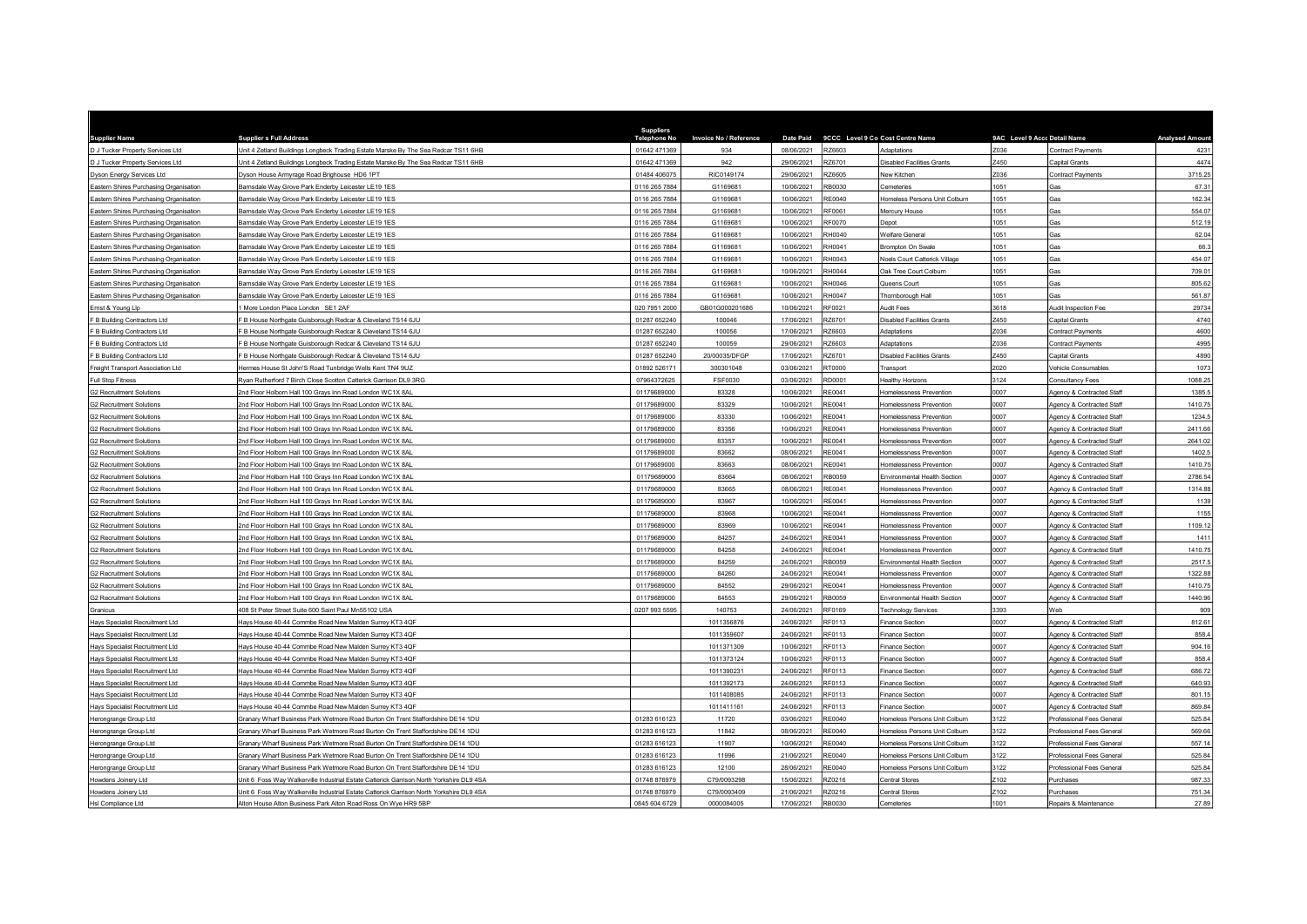| <b>Supplier Name</b>           | <b>Supplier s Full Address</b>                                                             | <b>Suppliers</b><br><b>Telephone No</b> | Invoice No / Reference | <b>Date Paid</b> |               | 9CCC Level 9 Co Cost Centre Name | 9AC Level 9 Accc Detail Name |                                | <b>Analysed Amoun</b> |
|--------------------------------|--------------------------------------------------------------------------------------------|-----------------------------------------|------------------------|------------------|---------------|----------------------------------|------------------------------|--------------------------------|-----------------------|
| Hsl Compliance Ltd             | Alton House Alton Business Park Alton Road Ross On Wye HR9 5BP                             | 0845 604 6729                           | 0000084005             | 17/06/2021       | RC0050        | Pest Control                     | 1001                         | Repairs & Maintenance          | 27.8                  |
| Hsl Compliance Ltd             | Alton House Alton Business Park Alton Road Ross On Wye HR9 5BP                             | 0845 604 6729                           | 0000084005             | 17/06/2021       | <b>RE0040</b> | Homeless Persons Unit Colburn    | 1001                         | Repairs & Maintenance          | 62.78                 |
| Hsl Compliance Ltd             | Alton House Alton Business Park Alton Road Ross On Wye HR9 5BP                             | 0845 604 6729                           | 0000084005             | 17/06/2021       | <b>RE0090</b> | Public Conveniences              | 1001                         | Repairs & Maintenance          | 421.3                 |
| Hsl Compliance Ltd             | Alton House Alton Business Park Alton Road Ross On Wye HR9 5BP                             | 0845 604 6729                           | 0000084005             | 17/06/2021       | RF0061        | Mercury House                    | 1001                         | Repairs & Maintenance          | 34.89                 |
| Hsl Compliance Ltd             | Alton House Alton Business Park Alton Road Ross On Wye HR9 5BP                             | 0845 604 6729                           | 0000084005             | 17/06/2021       | <b>RF0070</b> | Depot                            | 1001                         | Repairs & Maintenance          | 89.07                 |
| Hsl Compliance Ltd             | Alton House Alton Business Park Alton Road Ross On Wye HR9 5BP                             | 0845 604 6729                           | 0000084005             | 17/06/2021       | RH0041        | Brompton On Swale                | 1001                         | Repairs & Maintenance          | 27.89                 |
| Hsl Compliance Ltd             | Alton House Alton Business Park Alton Road Ross On Wye HR9 5BP                             | 0845 604 6729                           | 0000084005             | 17/06/2021       | RH0043        | Noels Court Catterick Village    | 1001                         | Repairs & Maintenance          | 34.89                 |
| <b>Hsl Compliance Ltd</b>      | Alton House Alton Business Park Alton Road Ross On Wye HR9 5BP                             | 0845 604 6729                           | 0000084005             | 17/06/2021       | RH0044        | Oak Tree Court Colburn           | 1001                         | Repairs & Maintenance          | 34.89                 |
| Hsl Compliance Ltd             | Alton House Alton Business Park Alton Road Ross On Wye HR9 5BP                             | 0845 604 6729                           | 0000084005             | 17/06/2021       | RH0045        | Barton                           | 1001                         | Repairs & Maintenance          | 27.89                 |
| Hsl Compliance Ltd             | Alton House Alton Business Park Alton Road Ross On Wye HR9 5BP                             | 0845 604 6729                           | 0000084005             | 17/06/2021       | RH0046        | Queens Court                     | 1001                         | Repairs & Maintenance          | 24.8                  |
| Hsl Compliance Ltd             | Alton House Alton Business Park Alton Road Ross On Wye HR9 5BP                             | 0845 604 6729                           | 0000084005             | 17/06/2021       | RH0047        | Thornborough Hall                | 1001                         | Repairs & Maintenance          | 34.89                 |
| Hsl Compliance Ltd             | Alton House Alton Business Park Alton Road Ross On Wye HR9 5BP                             | 0845 604 6729                           | 0000084005             | 17/06/2021       | RH0049        | Quakers Close                    | 1001                         | Repairs & Maintenance          | 24.89                 |
| Idox Software Ltd              | First Floor The Grosvenor Building 72 Gordon Street Glasgow G1 3RS                         | 0141 574 1940                           | 7033605                | 03/06/2021       | RZ6804        | Service Applications             | Z608                         | Software                       | 9025                  |
| Inland Revenue Ao Cumbernauld  | nland Revenue Accounts Office St Mungo'S Road Cumbernauld Glasgow G70 6BR                  |                                         | MAY2021                | 18/06/2021       | RF0158        | Payroll                          | 0025                         | Apprenticeship Levy            | 1113                  |
| J Staley (Stonework) Ltd       | 0 Racecourse Road Richmond North Yorkshire DL10 4TG                                        | 01748 821462                            | <b>INV-0591</b>        | 08/06/2021       | RZ6623        | Fire Risk Assess Work (Fraw)     | Z036                         | Contract Payments              | 14149.29              |
| Jt Atkinson & Sons Ltd         | Thornton House Cargo Fleet Lane Middlesbrough TS3 8DE                                      | 01642 222444                            | RM/12000488            | 08/06/2021       | RB0060        | <b>Street Cleansing</b>          | 3001                         | Equipment Purchase             | 175.0                 |
| Jt Atkinson & Sons Ltd         | Thomton House Cargo Fleet Lane Middlesbrough TS3 8DE                                       | 01642 222444                            | RM/12000488            | 08/06/2021       | RZ0216        | Central Stores                   | Z102                         | Purchases                      | 2298.8                |
| Kier Services Ltd              | /A Kier Services Maintenance East Thorncliffe Hall Newton Chambers Road Sheffield S35 2PH  | 0333 005 049                            | 10259227               | 03/06/2021       | RZ6604        | Rewiring                         | Z036                         | Contract Payments              | 12053.3               |
| Kier Services Ltd              | T/A Kier Services Maintenance East Thorncliffe Hall Newton Chambers Road Sheffield S35 2PH | 0333 005 0499                           | 10259227               | 03/06/2021       | RZ6621        | <b>Boiler Replacement</b>        | Z036                         | Contract Payments              | 89781.56              |
| Kier Services I td.            | 7A Kier Services Maintenance Fast Thorncliffe Hall Newton Chambers Road Sheffield S35 2PH  | 0333 005 0499                           | 10259227               | 03/06/2021       | RZ6625        | Ashestos                         | Z036                         | Contract Payments              | 7888.73               |
| Kier Services Ltd              | 7A Kier Services Maintenance East Thorncliffe Hall Newton Chambers Road Sheffield S35 2PH  | 0333 005 0499                           | 10259227               | 03/06/2021       | RZ6627        | Preliminaries / Management       | Z036                         | Contract Payments              | 7450.5                |
| Kier Services Ltd              | 7A Kier Services Maintenance East Thorncliffe Hall Newton Chambers Road Sheffield S35 2PH  | 0333 005 0499                           | 10259227               | 03/06/2021       | RZ6632        | Render Works                     | Z036                         | Contract Payments              | 8142.32               |
| Kier Services Ltd              | A Kier Services Maintenance East Thorncliffe Hall Newton Chambers Road Sheffield S35 2PH   | 0333 005 049                            | 10259227               | 03/06/2021       | RZ6640        | Ext Dec & Env Improvements       | Z036                         | Contract Payments              | 23952.1               |
| Kier Services Ltd              | T/A Kier Services Maintenance East Thorncliffe Hall Newton Chambers Road Sheffield S35 2PH | 0333 005 0499                           | 10259227               | 03/06/2021       | RZ6643        | Quaker Close Heating Upgrade     | Z036                         | Contract Payments              | 11442.77              |
| Kier Services I td             | 7A Kier Services Maintenance East Thorncliffe Hall Newton Chambers Road Sheffield S35 2PH  | 0333 005 0499                           | 10259470               | 08/06/2021       | RH0020        | <b>Housing Repairs General</b>   | 1025                         | Void Repairs                   | 18469.18              |
| Kier Services Ltd              | T/A Kier Services Maintenance East Thorncliffe Hall Newton Chambers Road Sheffield S35 2PH | 0333 005 0499                           | 10261223               | 29/06/2021       | R76604        | Rewiring                         | Z036                         | Contract Payments              | 11676.6               |
| Kier Services Ltd              | /A Kier Services Maintenance East Thorncliffe Hall Newton Chambers Road Sheffield S35 2PH  | 0333 005 0499                           | 10261223               | 29/06/2021       | RZ6621        | Boiler Replacement               | Z036                         | Contract Payments              | 78180.7               |
| Kier Services Ltd              | /A Kier Services Maintenance East Thorncliffe Hall Newton Chambers Road Sheffield S35 2PH  | 0333 005 049                            | 10261223               | 29/06/2021       | RZ6625        | Asbestos                         | Z036                         | Contract Payment               | 1386.5                |
| Kier Services Ltd              | T/A Kier Services Maintenance East Thorncliffe Hall Newton Chambers Road Sheffield S35 2PH | 0333 005 0499                           | 10261223               | 29/06/2021       | RZ6627        | Preliminaries / Management       | Z036                         | <b>Contract Payments</b>       | 9313.12               |
| Kier Services Ltd              | /A Kier Services Maintenance East Thorncliffe Hall Newton Chambers Road Sheffield S35 2PH  | 0333 005 0499                           | 10261223               | 29/06/2021       | RZ6632        | Render Works                     | Z036                         | Contract Payments              | 17468.7               |
| Kier Services Ltd              | F/A Kier Services Maintenance East Thorncliffe Hall Newton Chambers Road Sheffield S35 2PH | 0333 005 0499                           | 10261223               | 29/06/2021       | RZ6640        | Ext Dec & Env Improvements       | Z036                         | Contract Payments              | 497.34                |
| Kier Services Ltd              | /A Kier Services Maintenance East Thorncliffe Hall Newton Chambers Road Sheffield S35 2PH  | 0333 005 0499                           | 10261814               | 29/06/2021       | RH0020        | <b>Housing Repairs General</b>   | 1025                         | Void Repairs                   | 12552.66              |
| Magnet Ltd                     | C/O Nobia Uk Banking & Cashiers Dept Allington Way Business Park Darlington DL1 4XT        | 01325 46862                             | 58699939               | 10/06/2021       | RZ0216        | Central Stores                   | Z102                         | Purchases                      | 1011.7                |
| Metric Group Ltd               | Metric House Westmead Drive Westmead Industrial Estate Westlea, Swindon SN5 7AD            | 01793 647800                            | C59608                 | 08/06/2021       | RB0100        | Charging For Car Parking         | 3003                         | Equipment Repair & Maintenance | 1781.58               |
| Nla Media Access Ltd           | Mount Pleasant House Lonsdale Gardens Tunbridge Well Kent TN1 1HJ                          |                                         | Q463083                | 08/06/2021       | <b>RF0179</b> | Communications                   | 3399                         | Annual Licence Fee             | 723                   |
| North Yorkshire County Council | Central Einancial Services Business Unit County Hall Northallerton DJ 7 8AL                |                                         | 220002733              | 08/06/2021       | <b>RF0140</b> | Land Charges                     | 3662                         | Payments Nycc                  | 1544.                 |
| North Yorkshire County Council | Central Financial Services Business Unit County Hall Northallerton DL7 8AL                 |                                         | 220002755              | 24/06/2021       | RF0140        | and Charges                      | 3662                         | Payments Nycc                  | 1756.                 |
| North Yorkshire County Counci  | entral Financial Services Business Unit County Hall Northallerton DL7 8AL                  |                                         | 250003659              | 03/06/2021       | RB0019        | Development Management Section   | 3122                         | Professional Fees Genera       | 4000                  |
| North Yorkshire County Council | Central Financial Services Business Unit County Hall Northallerton DL7 8AL                 |                                         | 300001912              | 03/06/2021       | RC0070        | <b>Emergency Planning</b>        | 3121                         | <b>Specialist Fees</b>         | 14606.1               |
| North Yorkshire County Council | entral Financial Services Business Unit County Hall Northallerton DL7 8AL                  |                                         | 40002545               | 24/06/2021       | RF0112        | Miscellaneous Finance            | 3628                         | Miscellaneous                  | 1065                  |
| North Yorkshire County Council | entral Financial Services Business Unit County Hall Northallerton DL7 8AL                  |                                         | 410005792              | 10/06/2021       | <b>RE0027</b> | Police Commis Elections          | 3062                         | Reprographics Nycc             | 184.                  |
| North Yorkshire County Council | Central Financial Services Business Unit County Hall Northallerton DL7 8AL                 |                                         | 410005792              | 10/06/2021       | <b>RE0059</b> | Revenues & Benefits              | 3062                         | Reprographics Nycc             | 436.8                 |
| North Yorkshire County Council | entral Financial Services Business Unit County Hall Northallerton DL7 8AL                  |                                         | 410005974              | 17/06/2021       | <b>RE0059</b> | Revenues & Benefits              | 3062                         | Reprographics Nycc             | 527.1                 |
| Npower Ltd                     | O Box 8201 Oldbury West Midlands B69 2RH                                                   | 08450 709494                            | LGWLCXH4               | 15/06/2021       | RB0100        | Charging For Car Parking         | 1052                         | Electricity                    | 149.79                |
| Npower Ltd                     | O Box 8201 Oldbury West Midlands B69 2RH                                                   | 08450 709494                            | LGWLCXH4               | 15/06/2021       | <b>RC0000</b> | Footway Lighting                 | 1052                         | Electricity                    | 4899.7                |
| Nnower I td                    | Po Box 8201 Oldbury West Midlands B69 2RH                                                  | 08450 709494                            | LGWLCXH4               | 15/06/2021       | RH0040        | Welfare General                  | 1052                         | Flectricity                    | 185.1                 |
| Npower Ltd                     | O Box 8201 Oldbury West Midlands B69 2RH                                                   | 08450 709494                            | LGWLFZGH               | 17/06/2021       | RF0061        | Mercury House                    | 1052                         | Electricity                    | 3183.44               |
| Npower Ltd                     | O Box 8201 Oldbury West Midlands B69 2RH                                                   | 08450 70949                             | LGWLFZGH               | 17/06/2021       | RH0024        | <b>Building Maintenance</b>      | 1052                         | Electricity                    | 640                   |
| Npower Ltd                     | Po Box 8201 Oldbury West Midlands B69 2RH                                                  | 08450 709494                            | LGWLFZGH               | 17/06/2021       | RH0046        | Queens Court                     | 1052                         | Electricity                    | 1005.27               |
| Npower Ltd                     | On Box 8201 Oldbury West Midlands B69 2RH                                                  | 08450 709494                            | LGWLFZGH               | 17/06/2021       | <b>RH0047</b> | Thornborough Hall                | 1052                         | Electricity                    | 1028.2                |
| Nycc C/O Yorwaste Ltd          | Mount View Standard Way Business Park Northallerton North Yorkshire DL6 2YD                | 0845 3008889                            | NYSI166691             | 15/06/2021       | RB0083        | Dry Recycling                    | 3169                         | Gate Fee                       | 11081.01              |
| O2 Telefonica Uk Limited       | 60 Bath Road Slough Berkshire SL1 4DX                                                      | 0113 272 2000                           | 91754731               | 25/06/2021       | RE0087        | Senior Management Team           | 3307                         | Telephones - Mobile            | 45.12                 |
| Orange Plc                     | to Box 52 Sheffield S98 1DX                                                                | 0870 376 8888                           | 01287174622            | 15/06/2021       | RB0010        | Development Management           | 3307                         | Telephones - Mobil             | 123.2                 |
| Orange Plc                     | Po Box 52 Sheffield S98 1DX                                                                | 0870 376 8888                           | 01287174622            | 15/06/2021       | RB0059        | Environmental Health Section     | 3307                         | Telephones - Mobile            | 184.75                |
| Orange Plc                     | Po Box 52 Sheffield S98 1DX                                                                | 0870 376 8888                           | 01287174622            | 15/06/2021       | RB0060        | Street Cleansing                 | 3307                         | Telephones - Mobile            | 16.5                  |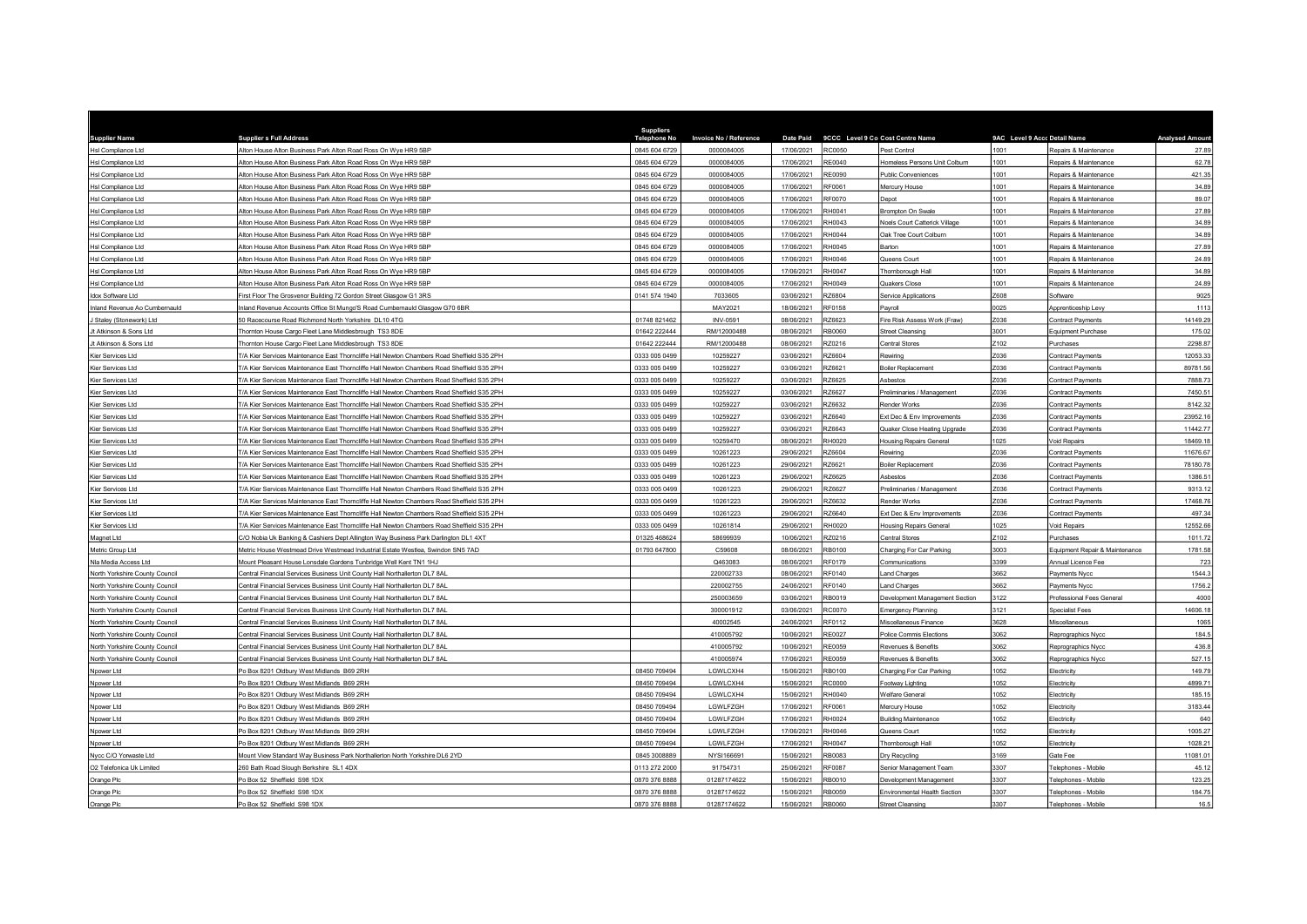| <b>Supplier Name</b>                            | <b>Supplier s Full Address</b>                                                                                                                                            | <b>Suppliers</b><br><b>Telephone No</b> | Invoice No / Reference        | Date Paid                |                  | 9CCC Level 9 Co Cost Centre Name                          | 9AC Level 9 Accc Detail Name |                                | <b>Analysed Amount</b> |
|-------------------------------------------------|---------------------------------------------------------------------------------------------------------------------------------------------------------------------------|-----------------------------------------|-------------------------------|--------------------------|------------------|-----------------------------------------------------------|------------------------------|--------------------------------|------------------------|
| Orange Plc                                      | Po Box 52 Sheffield S98 1DX                                                                                                                                               | 0870 376 8888                           | 01287174622                   | 15/06/2021               | <b>RB0070</b>    | Dog Warden Service                                        | 3307                         | Telephones - Mobile            | 12                     |
| Orange Plc                                      | Po Box 52 Sheffield S98 1DX                                                                                                                                               | 0870 376 8888                           | 01287174622                   | 15/06/2021               | RB0080           | Household Waste Collection                                | 3307                         | Telephones - Mobile            | 54.75                  |
| Orange Plc                                      | O Box 52 Sheffield S98 1DX                                                                                                                                                | 0870 376 8888                           | 01287174622                   | 15/06/2021               | RB0089           | Waste & Street Scene Section                              | 3307                         | Telephones - Mobile            | 30.77                  |
| Orange Plc                                      | Po Box 52 Sheffield S98 1DX                                                                                                                                               | 0870 376 8888                           | 01287174622                   | 15/06/2021               | RC0050           | Pest Control                                              | 3307                         | Telephones - Mobile            | 26.75                  |
| Orange Plc                                      | Po Box 52 Sheffield S98 1DX                                                                                                                                               | 0870 376 8888                           | 01287174622                   | 15/06/2021               | RD0012           | Grounds Maintenance                                       | 3307                         | Telephones - Mobile            | 23                     |
| Orange Plc                                      | O Box 52 Sheffield S98 1DX                                                                                                                                                | 0870 376 8888                           | 01287174622                   | 15/06/2021               | <b>RE0008</b>    | <b>Supported Housing</b>                                  | 3307                         | Telephones - Mobile            | 24.37                  |
| Orange Plc                                      | Po Box 52 Sheffield S98 1DX                                                                                                                                               | 0870 376 8888                           | 01287174622                   | 15/06/2021               | RE0030           | ifeline                                                   | 3307                         | Telephones - Mobile            | 50.75                  |
| Orange Plc                                      | O Box 52 Sheffield S98 1DX                                                                                                                                                | 0870 376 8888                           | 01287174622                   | 15/06/2021               | <b>RE0041</b>    | Homelessness Prevention                                   | 3307                         | Telephones - Mobile            | 56.6                   |
| Orange Plc                                      | Po Box 52 Sheffield S98 1DX                                                                                                                                               | 0870 376 8888                           | 01287174622                   | 15/06/2021               | <b>RE0059</b>    | Revenues & Benefits                                       | 3307                         | Telephones - Mobile            | 19.25                  |
| Orange Plc                                      | O Box 52 Sheffield S98 1DX                                                                                                                                                | 0870 376 8888                           | 01287174622                   | 15/06/2021               | <b>RE0059</b>    | Revenues & Benefits                                       | 3315                         | Mobile Devices                 | 28                     |
| Orange Plc                                      | O Box 52 Sheffield S98 1DX                                                                                                                                                | 0870 376 8888                           | 01287174622                   | 15/06/2021               | RF0029           | Democratic Services                                       | 3307                         | Telephones - Mobile            | 12                     |
| Orange Plc                                      | Po Box 52 Sheffield S98 1DX                                                                                                                                               | 0870 376 8888                           | 01287174622                   | 15/06/2021               | RF0061           | Mercury House                                             | 3307                         | Telephones - Mobile            | 12.35                  |
| Orange Plc                                      | O Box 52 Sheffield S98 1DX                                                                                                                                                | 0870 376 8888                           | 01287174622                   | 15/06/2021               | <b>RF0087</b>    | Senior Management Team                                    | 3307                         | Telephones - Mobile            | 54                     |
| Orange Plc                                      | O Box 52 Sheffield S98 1DX                                                                                                                                                | 0870 376 8888                           | 01287174622                   | 15/06/2021               | RF0169           | <b>Technology Services</b>                                | 3307                         | Telephones - Mobile            | 40                     |
| Orange Plc                                      | Po Box 52 Sheffield S98 1DX                                                                                                                                               | 0870 376 8888                           | 01287174622                   | 15/06/2021               | <b>RE0194</b>    | Business & Community                                      | 3307                         | Telephones - Mobile            | 14.75                  |
| Orange Plc                                      | O Box 52 Sheffield S98 1DX                                                                                                                                                | 0870 376 8888                           | 01287174622                   | 15/06/2021               | RH0004           | Hra Supervision & Management                              | 3307                         | Telephones - Mobile            | 122.7                  |
| Orange Plc                                      | Po Box 52 Sheffield S98 1DX                                                                                                                                               | 0870 376 8888                           | 01287174622                   | 15/06/2021               | RH0024           | <b>Building Maintenance</b>                               | 3307                         | Telephones - Mobile            | 284.49                 |
| Orange Plc                                      | O Box 52 Sheffield S98 1DX                                                                                                                                                | 0870 376 8888                           | 01287174622                   | 15/06/2021               | RH0029           | Maintenance & Improvement                                 | 3307                         | Telephones - Mobile            | 28.5                   |
| Orange Plc                                      | Po Box 52 Sheffield S98 1DX                                                                                                                                               | 0870 376 8888                           | 01287174622                   | 15/06/2021               | RH0041           | Brompton On Swale                                         | 3307                         | Telephones - Mobile            | 2.75                   |
| Orange Plc                                      | O Box 52 Sheffield S98 1DX                                                                                                                                                | 0870 376 8888                           | 01287174622                   | 15/06/2021               | RH0043           | Noels Court Catterick Village                             | 3307                         | Telephones - Mobile            | 2.75                   |
| Orange Plc                                      | O Box 52 Sheffield S98 1DX                                                                                                                                                | 0870 376 8888                           | 01287174622                   | 15/06/2021               | RH0044           | Oak Tree Court Colburn                                    | 3307                         | Telephones - Mobile            | 2.75                   |
| Orange Plc                                      | Po Box 52 Sheffield S98 1DX                                                                                                                                               | 0870 376 8888                           | 01287174622                   | 15/06/2021               | RH0045           | Barton                                                    | 3307                         | Telephones - Mobile            | 2.75                   |
| Orange Plc                                      | O Box 52 Sheffield S98 1DX                                                                                                                                                | 0870 376 8888                           | 01287174622                   | 15/06/2021               | RH0046           | Queens Court                                              | 3307                         | Telephones - Mobile            | 2.75                   |
| Orange Plc                                      | o Box 52 Sheffield S98 1DX                                                                                                                                                | 0870 376 8888                           | 01287174622                   | 15/06/2021               | RH0047           | Thornborough Hall                                         | 3307                         | Telephones - Mobile            | 2.75                   |
| Orange Plc                                      | o Box 52 Sheffield S98 1DX                                                                                                                                                | 0870 376 8888                           | 01287174622                   | 15/06/2021               | <b>RH0050</b>    | St Agathas                                                | 3307                         | Telephones - Mobile            | 2.75                   |
| Orange Plc                                      | o Box 52 Sheffield S98 1DX                                                                                                                                                | 0870 376 8888                           | 01287174622                   | 15/06/2021               | RT0000           | Transport                                                 | 3396                         | Direct Computer Costs          | 77                     |
| Orange Plc                                      | o Box 52 Sheffield S98 1DX                                                                                                                                                | 0870 376 8888                           | 01287174622                   | 15/06/2021               | RZ6701           | Disabled Facilities Grants                                | Z036                         | Contract Payments              | 64                     |
| Park Now Limited                                | Ground Floor East Maplewood Chinesham Park Basingstoke Hampshire RG24 8YB                                                                                                 | 01256 86960                             | R210531-196                   | 10/06/2021               | RB0100           | Charging For Car Parking                                  | 3179                         | <b>External Contractors</b>    | 555.87                 |
| Pilat Europe Ltd                                | The Annexe North Place 82 Great North Road Hatfield AL9 5BL                                                                                                               | 020 8343 3433                           | 10247                         | 24/06/2021               | RF0159           | Human Resources                                           | 3396                         | <b>Direct Computer Costs</b>   | 895.5                  |
| Ppg Architectural Coatings Emea                 | luddersfield Road Birstall Batley West Yorkshire WF17 9XA                                                                                                                 | 01924 354670                            | 4499241393                    | 10/06/2021               | RZ0216           | Central Stores                                            | Z102                         | Purchases                      | 732.26                 |
| Razorblue Ltd                                   | 12 Bailey Court Colburn Business Park North Yorkshire DL9 4QL                                                                                                             | 0845 8621500                            | 1266777                       | 03/06/2021               | RF0169           | <b>Technology Services</b>                                | 3388                         | Security                       | 2331.                  |
| Razorblue Ltd                                   | 12 Bailey Court Colburn Business Park North Yorkshire DL9 4QL                                                                                                             | 0845 8621500                            | 1267231                       | 03/06/2021               | RZ6814           | <b>Desktops</b>                                           | Z612                         | Project Costs                  | 4993.8                 |
| Resource Management Solutions                   | Victoria Road Darlington Co Durham DL1 5SJ                                                                                                                                | 01325 389333                            | 52063                         | 08/06/2021               | <b>RB0080</b>    | lousehold Waste Collection                                | 0007                         | Agency & Contracted Staff      | 796.6                  |
| Rexel<br>Rider Industrial & Specialist Cleaning | Vewey & Eyre 1120 Europa Boulevard Gemini Retail Park Warrington WA5 7UW                                                                                                  | 01325 351570                            | 120837<br><b>RISC3804</b>     | 03/06/2021<br>21/06/2021 | RZ0216<br>RH0020 | Central Stores                                            | Z102<br>1109                 | Purchases<br>Contract Cleanine | 592.6<br>699           |
|                                                 | Vindfall House Strawgate Lane Stapleton Darlington Co Durham DL2 2QW                                                                                                      | 07831245120                             | INV41467                      | 03/06/2021               | RB0060           | <b>Housing Repairs General</b>                            | 3180                         |                                |                        |
| R & J Farrow Limited                            | River House Gatherley Road Ind Est Brompton On Swale Richmond North Yorkshire DL107JQ                                                                                     |                                         |                               |                          |                  | <b>Street Cleansing</b>                                   |                              | Sub-Contractors                | 100                    |
| R & J Farrow Limited                            | River House Gatherley Road Ind Est Brompton On Swale Richmond North Yorkshire DL107JQ                                                                                     | 07831245120<br>07831245120              | <b>INV41467</b>               | 03/06/2021               | RH0020           | Housing Repairs General                                   | 1025<br>3179                 | Void Repairs                   | 143                    |
| R & J Farrow Limited<br>Roval Mail              | River House Gatherley Road Ind Est Brompton On Swale Richmond North Yorkshire DL107JQ<br>Payment Processing Centre Rowland Hill House Boythorpe Road Chesterfield S49 1HQ |                                         | <b>INV41467</b><br>9063007513 | 03/06/2021<br>24/06/2021 | RH0020<br>RB0001 | Housing Repairs General                                   | 3301                         | <b>External Contractors</b>    | 890<br>195.1           |
| oval Mail                                       | Payment Processing Centre Rowland Hill House Boythorpe Road Chesterfield S49 1HQ                                                                                          |                                         | 9063007513                    | 24/06/2021               | RB0059           | Street Naming & Numbering<br>Environmental Health Sectior | 3301                         | Postages                       | 51.07                  |
| oyal Mail                                       | Payment Processing Centre Rowland Hill House Boythorpe Road Chesterfield S49 1HQ                                                                                          |                                         | 9063007513                    | 24/06/2021               | RB0089           | Waste & Street Scene Section                              | 3301                         | Postages                       | 50.4                   |
|                                                 |                                                                                                                                                                           |                                         |                               | 24/06/2021               | RD0001           |                                                           | 3301                         | Postages                       | 24.64                  |
| oyal Mail<br>oval Mail                          | Payment Processing Centre Rowland Hill House Boythorpe Road Chesterfield S49 1HQ<br>Payment Processing Centre Rowland Hill House Boythorpe Road Chesterfield S49 1HQ      |                                         | 9063007513<br>9063007513      | 24/06/2021               | <b>RE0008</b>    | lealthy Horizons<br>Supported Housing                     | 3301                         | Postages<br>Postages           | 26.3                   |
| Royal Mail                                      | Payment Processing Centre Rowland Hill House Boythorpe Road Chesterfield S49 1HQ                                                                                          |                                         | 9063007513                    | 24/06/2021               | RE0020           | <b>District Elections</b>                                 | 3301                         | Postages                       | 66.45                  |
| Royal Mail                                      | Payment Processing Centre Rowland Hill House Boythorpe Road Chesterfield S49 1HQ                                                                                          |                                         | 9063007513                    | 24/06/2021               | <b>RE0059</b>    | Revenues & Benefits                                       | 3301                         | Postages                       | 466.53                 |
| Royal Mail                                      | Payment Processing Centre Rowland Hill House Boythorpe Road Chesterfield S49 1HQ                                                                                          |                                         | 9063007513                    | 24/06/2021               | RF0029           | Democratic Services                                       | 3301                         | Postages                       | 6.66                   |
| byal Mail                                       | Payment Processing Centre Rowland Hill House Boythorpe Road Chesterfield S49 1HQ                                                                                          |                                         | 9063007513                    | 24/06/2021               | RF0087           | Senior Management Team                                    | 3301                         | Postages                       | 5.27                   |
| Royal Mail                                      | Payment Processing Centre Rowland Hill House Boythorpe Road Chesterfield S49 1HQ                                                                                          |                                         | 9063007513                    | 24/06/2021               | RF0099           | <b>Business Support</b>                                   | 3301                         | Postages                       | 81.4                   |
| Royal Mail                                      | Payment Processing Centre Rowland Hill House Boythorpe Road Chesterfield S49 1HQ                                                                                          |                                         | 9063007513                    | 24/06/2021               | RF0109           | Customer Services                                         | 3301                         | Postages                       | 0.84                   |
| lisM levo                                       | Payment Processing Centre Rowland Hill House Boythorpe Road Chesterfield S49 1HQ                                                                                          |                                         | 9063007513                    | 24/06/2021               | RF0139           | egal                                                      | 3301                         | Postages                       | 5.98                   |
| Roval Mail                                      | Payment Processing Centre Rowland Hill House Boythorpe Road Chesterfield S49 1HQ                                                                                          |                                         | 9063007513                    | 24/06/2021               | RF0159           | Human Resources                                           | 3301                         | Postages                       | 6.32                   |
| lisM levo                                       | Payment Processing Centre Rowland Hill House Boythorpe Road Chesterfield S49 1HQ                                                                                          |                                         | 9063007513                    | 24/06/2021               | <b>RE0194</b>    | <b>Business &amp; Community</b>                           | 3301                         | Postages                       | 0.44                   |
| oyal Mail                                       | ayment Processing Centre Rowland Hill House Boythorpe Road Chesterfield S49 1HQ                                                                                           |                                         | 9063007513                    | 24/06/2021               | <b>RH0004</b>    | Hra Supervision & Management                              | 3301                         | Postage:                       | 195.49                 |
| Roval Mail                                      | Payment Processing Centre Rowland Hill House Boythorpe Road Chesterfield S49 1HQ                                                                                          |                                         | 9063020654                    | 08/06/2021               | <b>RE0027</b>    | Police Commis Elections                                   | 3301                         | Postages                       | 867.18                 |
| Roval Mail                                      | ayment Processing Centre Rowland Hill House Boythorpe Road Chesterfield S49 1HQ                                                                                           |                                         | 9063129181                    | 29/06/2021               | RB0019           | Development Management Section                            | 3301                         | Postages                       | 209.88                 |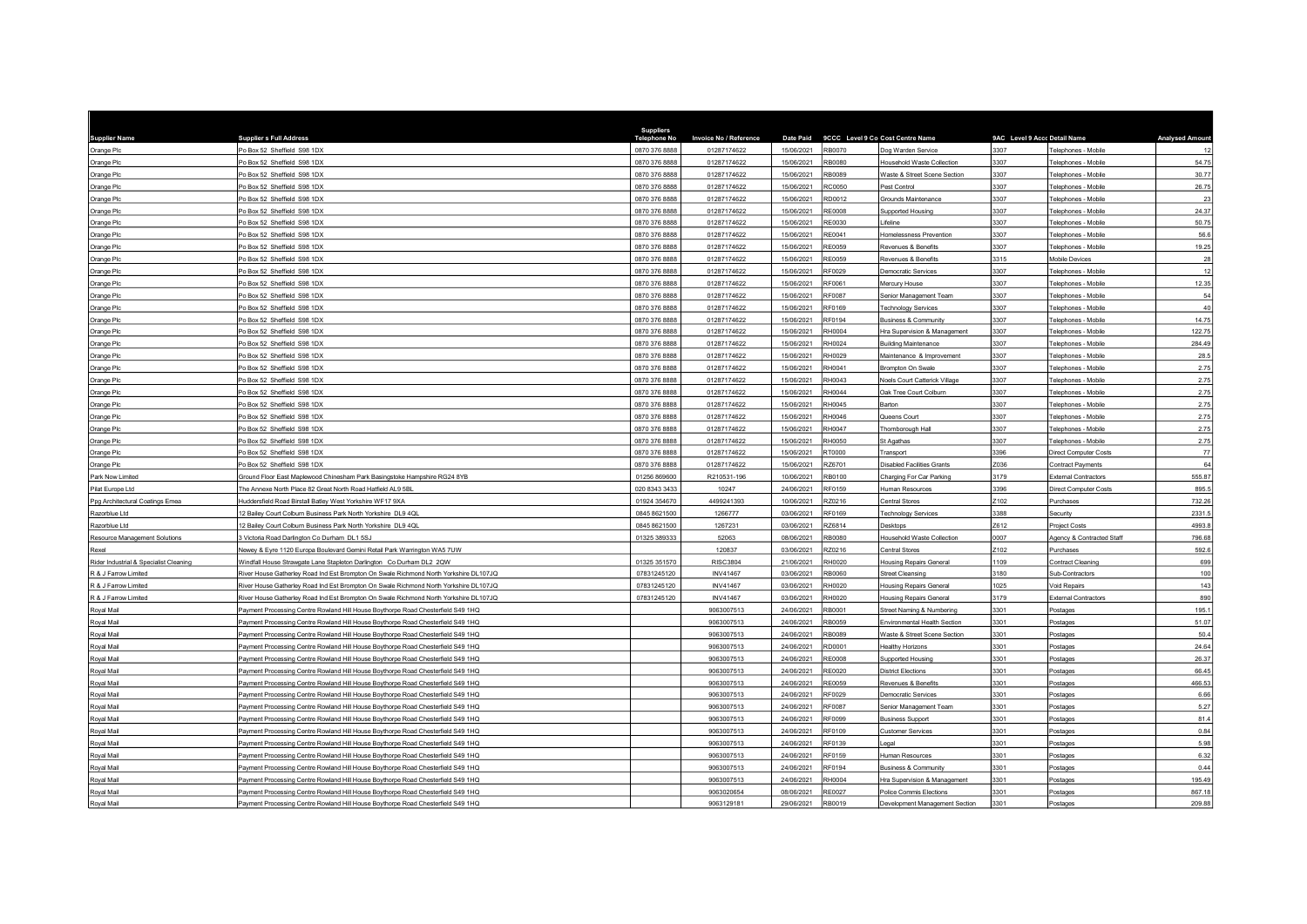| <b>Supplier Name</b>                                     | <b>Supplier s Full Address</b>                                                                    | <b>Suppliers</b><br><b>Telephone No</b> | Invoice No / Reference | <b>Date Paid</b>         |                  | 9CCC Level 9 Co Cost Centre Name     | 9AC Level 9 Accc Detail Name |                                                                  | <b>Analysed Amoun</b> |
|----------------------------------------------------------|---------------------------------------------------------------------------------------------------|-----------------------------------------|------------------------|--------------------------|------------------|--------------------------------------|------------------------------|------------------------------------------------------------------|-----------------------|
| Royal Mail                                               | Payment Processing Centre Rowland Hill House Boythorpe Road Chesterfield S49 1HQ                  |                                         | 9063129181             | 29/06/2021               | RB0059           | Environmental Health Section         | 3301                         | Postages                                                         | 34.39                 |
| <b>Roval Mail</b>                                        | Payment Processing Centre Rowland Hill House Boythorpe Road Chesterfield S49 1HQ                  |                                         | 9063129181             | 29/06/2021               | RB0089           | Waste & Street Scene Section         | 3301                         | Postages                                                         | 40.26                 |
| oval Mail                                                | Payment Processing Centre Rowland Hill House Boythorpe Road Chesterfield S49 1HQ                  |                                         | 9063129181             | 29/06/2021               | RD0019           | Open Space & Amenities Section       | 3301                         | Postages                                                         | 8.8                   |
| <b>Royal Mail</b>                                        | Payment Processing Centre Rowland Hill House Boythorpe Road Chesterfield S49 1HQ                  |                                         | 9063129181             | 29/06/2021               | <b>RE0008</b>    | Supported Housing                    | 3301                         | Postages                                                         | 104.72                |
| byal Mail                                                | Payment Processing Centre Rowland Hill House Boythorpe Road Chesterfield S49 1HQ                  |                                         | 9063129181             | 29/06/2021               | <b>RE0020</b>    | District Elections                   | 3301                         | Postages                                                         | 8.14                  |
| oyal Mail                                                | ayment Processing Centre Rowland Hill House Boythorpe Road Chesterfield S49 1HQ                   |                                         | 9063129181             | 29/06/2021               | RE0041           | Homelessness Preventior              | 3301                         | Postages                                                         | 0.44                  |
| Roval Mail                                               | Payment Processing Centre Rowland Hill House Boythorpe Road Chesterfield S49 1HQ                  |                                         | 9063129181             | 29/06/2021               | <b>RE0059</b>    | Revenues & Benefits                  | 3301                         | Postages                                                         | 479.71                |
| oyal Mail                                                | Payment Processing Centre Rowland Hill House Boythorpe Road Chesterfield S49 1HQ                  |                                         | 9063129181             | 29/06/2021               | RF0029           | Democratic Services                  | 3301                         | Postages                                                         | 22.54                 |
| lisM layo                                                | Payment Processing Centre Rowland Hill House Boythorpe Road Chesterfield S49 1HQ                  |                                         | 9063129181             | 29/06/2021               | RF0099           | <b>Business Support</b>              | 3301                         | Postages                                                         | 77                    |
| <b>oval Mail</b>                                         | Payment Processing Centre Rowland Hill House Boythorpe Road Chesterfield S49 1HQ                  |                                         | 9063129181             | 29/06/2021               | RF0109           | Customer Services                    | 3301                         | Postages                                                         | 2.6                   |
| oyal Mail                                                | Payment Processing Centre Rowland Hill House Boythorpe Road Chesterfield S49 1HQ                  |                                         | 9063129181             | 29/06/2021               | RF0139           | egal                                 | 3301                         | Postages                                                         | 6.46                  |
| oyal Mail                                                | Payment Processing Centre Rowland Hill House Boythorpe Road Chesterfield S49 1HQ                  |                                         | 9063129181             | 29/06/2021               | RF0159           | Human Resources                      | 3301                         | Postages                                                         | 4.59                  |
| oval Mail                                                | Payment Processing Centre Rowland Hill House Boythorpe Road Chesterfield S49 1HQ                  |                                         | 9063129181             | 29/06/2021               | RH0004           | Hra Supervision & Management         | 3301                         | Postages                                                         | 146.58                |
| C Electrics                                              | 9 l'Anson Road Richmond North Yorkshire DL10 4LN                                                  | 07802188835                             | 12014                  | 03/06/2021               | RH0046           | Queens Court                         | 1001                         | Repairs & Maintenance                                            | 1995.48               |
| C Electrics                                              | FAnson Road Richmond North Yorkshire DL10 4LN                                                     | 07802188835                             | 12026                  | 03/06/2021               | RH0043           | <b>Noels Court Catterick Village</b> | 1001                         | Repairs & Maintenance                                            | 1755.42               |
| C Electrics                                              | HAnson Road Richmond North Yorkshire DL10 4LN                                                     | 07802188835                             | 12032                  | 03/06/2021               | <b>RH0044</b>    | Oak Tree Court Colburn               | 1001                         | Repairs & Maintenance                                            | 3090.1                |
| C Electrics                                              | I'Anson Road Richmond North Yorkshire DL10 4LN                                                    | 07802188835                             | 12035                  | 03/06/2021               | RH0020           | Housing Repairs General              | 1025                         | Void Repairs                                                     | 6                     |
| C Electrics                                              | I'Anson Road Richmond North Yorkshire DL10 4LN                                                    | 0780218883                              | 12035                  | 03/06/2021               | RH0020           | Housing Repairs General              | 3179                         | <b>External Contractors</b>                                      | 1186.76               |
| C Electrics                                              | 9 l'Anson Road Richmond North Yorkshire DL10 4LN                                                  | 07802188835                             | 12035                  | 03/06/2021               | RH0044           | Oak Tree Court Colburn               | 1001                         | Repairs & Maintenance                                            | 475                   |
| C Electrics                                              | <b>TAnson Road Richmond North Yorkshire DJ 10 4LN</b>                                             | 07802188835                             | 12042                  | 10/06/2021               | RH0049           | Quakers Close                        | 1001                         | Repairs & Maintenance                                            | 2534.72               |
| C Electrics                                              | 9 l'Anson Road Richmond North Yorkshire DL10 4LN                                                  | 07802188835                             | 12047112A              | 17/06/2021               | RH0020           | <b>Housing Repairs General</b>       | 3179                         | <b>External Contractors</b>                                      | 1902.03               |
| C Electrics                                              | 9 l'Anson Road Richmond North Yorkshire DL10 4LN                                                  | 07802188835                             | 12047112A              | 17/06/2021               | RH0051           | ighting Of Flats                     | 1001                         | Repairs & Maintenance                                            | 2251.05               |
| C Electrics                                              | FAnson Road Richmond North Yorkshire DL10 4LN                                                     | 07802188835                             | 12051112B              | 28/06/2021               | RH0020           | <b>Housing Repairs General</b>       | 3179                         | <b>External Contractors</b>                                      | 670.0                 |
| S C Electrics                                            | 9 l'Anson Road Richmond North Yorkshire DL10 4LN                                                  | 07802188835                             | 12051112B              | 28/06/2021               | RH0051           | ighting Of Flats                     | 1001                         | Repairs & Maintenance                                            | 3050.49               |
| S.C. Flectrics                                           | FAnson Road Richmond North Yorkshire DL10 4LN                                                     | 07802188835                             | 12055                  | 28/06/2021               | RH0020           | Housing Repairs General              | 3179                         | <b>External Contractors</b>                                      | 5085.55               |
| ecurity & Fire Experts Ltd                               | Jnit 9 J2 Business Park Bridge Hall Lane Bury BL9 7NY                                             | 0800 0471999                            | 51732                  | 15/06/2021               | RH0044           | Oak Tree Court Colburn               | 1001                         | Repairs & Maintenance                                            | 1767.52               |
| scurity & Fire Experts Ltd                               | Init 9 J2 Business Park Bridge Hall Lane Bury BL9 7NY                                             | 0800 0471999                            | 51843                  | 10/06/2021               | <b>RE0040</b>    | Homeless Persons Unit Colburn        | 1001                         | Repairs & Maintenance                                            | 148                   |
| Security & Fire Experts Ltd                              | nit 9 J2 Business Park Bridge Hall Lane Bury BL9 7NY                                              | 0800 047199                             | 51843                  | 10/06/2021               | RF0061           | Mercury House                        | 1001                         | Repairs & Maintenance                                            | 24                    |
| Security & Fire Experts Ltd                              | Jnit 9 J2 Business Park Bridge Hall Lane Bury BL9 7NY                                             | 0800 0471999                            | 51843                  | 10/06/2021               | RF0070           | Depot                                | 1001                         | Repairs & Maintenance                                            | 48                    |
| Security & Fire Experts Ltd                              | nit 9 J2 Business Park Bridge Hall Lane Bury BL9 7NY                                              | 0800 0471999                            | 51843                  | 10/06/2021               | RH0041           | Brompton On Swale                    | 1001                         | Repairs & Maintenance                                            | 74                    |
| Security & Fire Experts Ltd                              | Jnit 9 J2 Business Park Bridge Hall Lane Bury BL9 7NY                                             | 0800 0471999                            | 51843                  | 10/06/2021               | RH0043           | Noels Court Catterick Village        | 1001                         | Repairs & Maintenance                                            | 74                    |
| Security & Fire Experts Ltd                              | Jnit 9 J2 Business Park Bridge Hall Lane Bury BL9 7NY                                             | 0800 0471999                            | 51843                  | 10/06/2021               | RH0044           | <b>Dak Tree Court Colburn</b>        | 1001                         | Repairs & Maintenance                                            | 74                    |
| Security & Fire Experts Ltd                              | Init 9 J2 Business Park Bridge Hall Lane Bury BL9 7NY                                             | 0800 047199                             | 51843                  | 10/06/2021               | RH0045           | <b>Barton</b>                        | 1001                         | Repairs & Maintenance                                            | 24                    |
| Security & Fire Experts Ltd                              | Jnit 9 J2 Business Park Bridge Hall Lane Bury BL9 7NY                                             | 0800 0471999                            | 51843                  | 10/06/2021               | RH0046           | Queens Court                         | 1001                         | Repairs & Maintenance                                            | 74                    |
| Security & Fire Experts Ltd                              | Jnit 9 J2 Business Park Bridge Hall Lane Bury BL9 7NY                                             | 0800 0471999                            | 51843                  | 10/06/2021               | RH0047           | Thornborough Hall                    | 1001                         | Repairs & Maintenance                                            | 74                    |
| Security & Fire Experts Ltd                              | Jnit 9 J2 Business Park Bridge Hall Lane Bury BL9 7NY                                             | 0800 0471999                            | 51843                  | 10/06/2021               | RH0049           | Quakers Close                        | 1001                         | Repairs & Maintenance                                            | 74                    |
| Security & Fire Experts Ltd                              | Jnit 9 J2 Business Park Bridge Hall Lane Bury BL9 7NY                                             | 0800 0471999                            | 51843                  | 10/06/2021               | RH0051           | ighting Of Flats                     | 1001                         | Repairs & Maintenance                                            | 382                   |
| Sg Equipment Finance Ltd                                 | arkshot House 5 Kew Road Richmond TW9 2PR                                                         |                                         | 011/21/143             | 03/06/2021               | RT0000           | Transport                            | 3302                         | Telephones - Office                                              | 565                   |
| Shackletons Ltd                                          | ucas House Weaving Lane Dewsbry West Yorkshire WF12 9QR                                           | 01924 868470                            | PSI032310              | 24/06/2021               | RH0049           | Quakers Close                        | 3001                         | Equipment Purchase                                               | 3234.75               |
| Sparta Security Ltd                                      | The Grange 41 Hurworth Road Hurworth Place Darlington DL2 2BN                                     |                                         | <b>INV-1994</b>        | 21/06/2021               | RD0010           | Parks & Open Spaces                  | 3180                         | Sub-Contractors                                                  | 2778.5                |
| Specialist Fleet Services Ltd                            | Ross Road Weedon Road Industrial Estate Northampton NN5 5AX                                       | 01604 234601                            | 223363                 | 15/06/2021               | RT0000           | Transport                            | 2201                         | Vehicle Hire/Lease                                               | 40298                 |
| Stainton Lighting Design Services Ltd                    | Billingham Reach Industrial Estate Haverton Hill Stockton On Tees TS23 1PX                        | 01642 766114                            | 3636                   | 10/06/2021               | <b>RC0000</b>    | Footway Lighting                     | 3124                         | <b>Consultancy Fees</b>                                          | 1132.08               |
| umillion                                                 | Vorting House Church Lane Basingstoke Hampshire RG23 8PX                                          | 0333 0111 897                           | <b>INV-76568</b>       | 03/06/2021               | RZ6814           | <b>Desktops</b>                      | Z607                         | Desktops                                                         | 1381.                 |
| ure Maintenance Limited                                  | Unit 16 The Matchworks Speke Road Liverpool L19 2RF                                               | 0151 7285700                            | 305878                 | 03/06/2021               | RB0030           | Cemeteries                           | 1015                         | Gas Servicing Contract                                           | 6.32                  |
| Sure Maintenance Limited                                 | Jnit 16 The Matchworks Speke Road Liverpool L19 2RF                                               | 0151 7285700                            | 305878                 | 03/06/2021               | RH0020           | Housing Repairs General              | 1015                         | <b>Gas Servicing Contract</b>                                    | 9028.22               |
| ure Maintenance Limited                                  | Jnit 16 The Matchworks Speke Road Liverpool L19 2RF                                               | 0151 7285700                            | 305908                 | 10/06/2021               | RH0020           | <b>Housing Repairs General</b>       | 1015                         | <b>Gas Servicing Contract</b>                                    | 6210.36               |
| ure Maintenance Limited                                  | nit 16 The Matchworks Speke Road Liverpool L19 2RF                                                | 0151 7285700                            | 306242                 | 10/06/2021               | RH0020           | Housing Repairs General              | 1015                         | <b>Gas Servicing Contract</b>                                    | 2932.67               |
| Sure Maintenance Limited                                 | nit 16 The Matchworks Speke Road Liverpool L19 2RF                                                | 0151 728570                             | 307257                 | 24/06/2021               | RH0020           | Housing Repairs Genera               | 1015                         | <b>Gas Servicing Contract</b>                                    | 705.66                |
| The Oyster Partnership Ltd                               | St Albans House 57-59 Haymarket London SW1Y 4QX                                                   | 020 7766 9000                           | 1095924                | 08/06/2021               | RE0041           | Homelessness Prevention              | 0007                         | Agency & Contracted Staff                                        | 1325.61               |
| The Oyster Partnership Ltd                               | It Albans House 57-59 Haymarket London SW1Y 4QX                                                   | 020 7766 9000                           | 1096374                | 08/06/2021               | <b>RE0041</b>    | Homelessness Prevention              | 0007                         | Agency & Contracted Staff                                        | 1344.7                |
| The Oyster Partnership Ltd                               | St Albans House 57-59 Haymarket London SW1Y 4QX                                                   | 020 7766 9000                           | 1096828                | 08/06/2021               | <b>RE0041</b>    | Homelessness Prevention              | loooz                        | Agency & Contracted Staff                                        | 1336.                 |
| The Oyster Partnership Ltd                               | St Albans House 57-59 Haymarket London SW1Y 4QX                                                   | 020 7766 9000                           | 1097259                | 21/06/2021               | RB0021           | Conservation                         | 3177                         | Private Contractors - Contract                                   | 945                   |
| The Oyster Partnership Ltd                               | It Albans House 57-59 Haymarket London SW1Y 4QX                                                   | 020 7766 9000                           | 1097260                | 21/06/2021               | RB0021           | Conservation                         | 3177                         | Private Contractors - Contract                                   | 600                   |
| The Oyster Partnership Ltd<br>The Oyster Partnership Ltd | St Albans House 57-59 Haymarket London SW1Y 4QX<br>t Albans House 57-59 Haymarket London SW1Y 4QX | 020 7766 9000<br>020 7766 9000          | 1097261<br>1097712     | 21/06/2021<br>24/06/2021 | RB0021<br>RB0021 | Conservation<br>Conservation         | 3177<br>3177                 | Private Contractors - Contract<br>Private Contractors - Contract | 1163.25<br>900        |
|                                                          |                                                                                                   |                                         |                        |                          |                  |                                      |                              |                                                                  |                       |